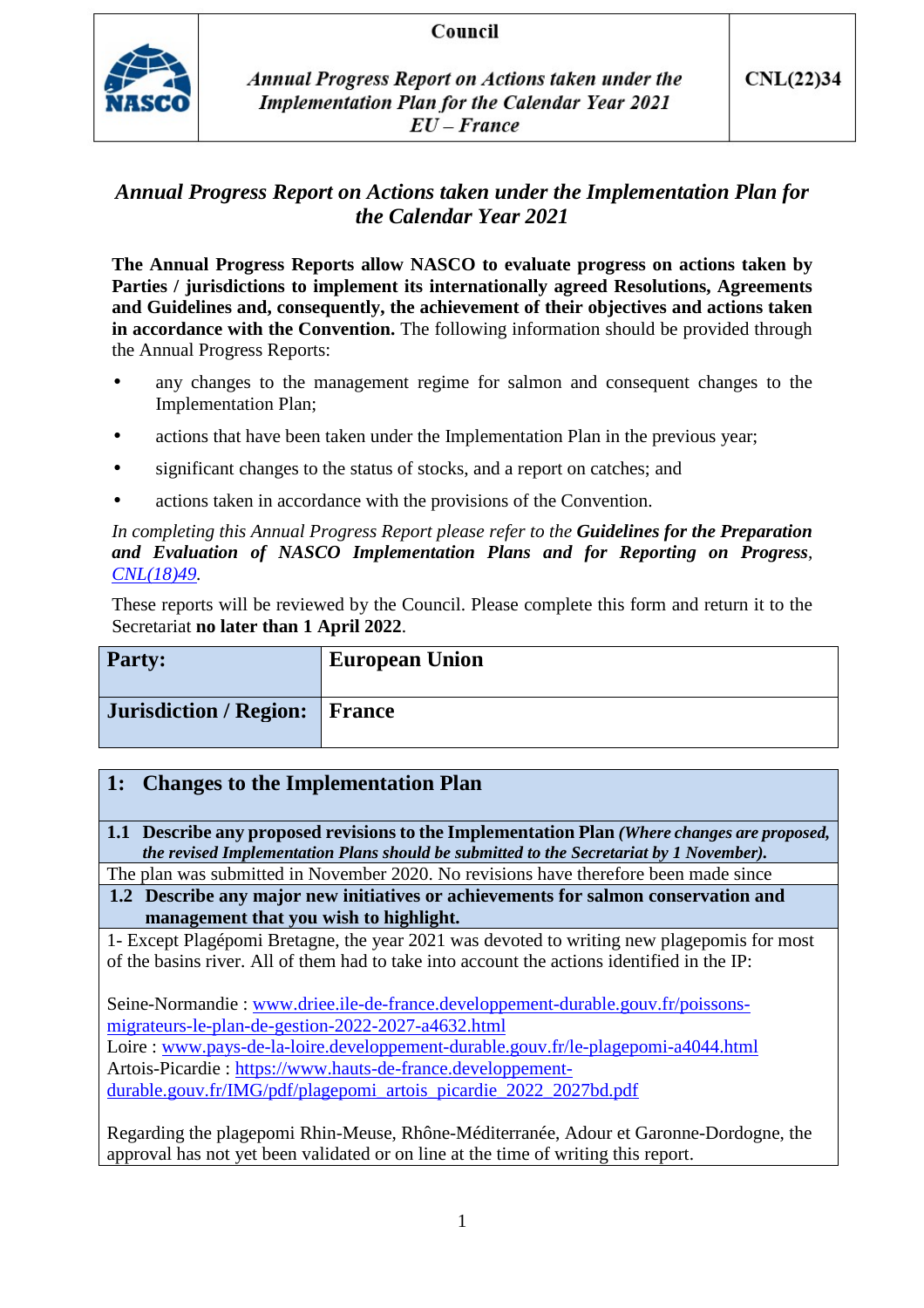2- As part of the World Conservation Congress held in Marseille from November 3 to 11, OFB wanted to attract a large audience through several humorous videos to raise awareness of the impact of our consumption on wildlife, taking Atlantic salmon as an example:

https://youtu.be/D\_7kGYLRAVY https://youtu.be/doGjskQ\_OhQ https://youtu.be/6S\_Mtgw\_LXw https://youtu.be/dfImATJHJMw https://youtu.be/x5aDKAX\_n98

3- Seven promotional videos about the salmon life cycle and management of the fish were produced and traslated. The main aim of these videos is to help create a greater awareness of the ecological, social, cultural and economic value of salmon. They can also inspire and support a new generation of researchers and managers, and conservationists in line with the IYS objectives. They cover a year in the life of salmon stocks and their management by OFB. https://www.ofb.gouv.fr/en/international-year-salmon-2019 via the "1. FBA and its partners are carrying out several actions to better understand and preserve Atlantic Salmon (movies)" link in the "online" section.

4- A synthesis was carried out over 2 years. It is available and is entitled: Summary of the state of populations, pressures and management methods of Atlantic salmon in France : https://hal.archives-ouvertes.fr/POLE\_MIGRATEURS\_AMPHIHALINS/hal-03222495v1

5- Other actions have been implemented regionally by the French "great migratory associations". The links to their websites are on the attached map.



# **2: Stock status and catches.**

**2.1 Provide a description of any new factors that may affect the abundance of salmon stocks significantly and, if there has been any significant change in stock status since the development of the Implementation Plan, provide a brief (200 word max) summary of these changes.**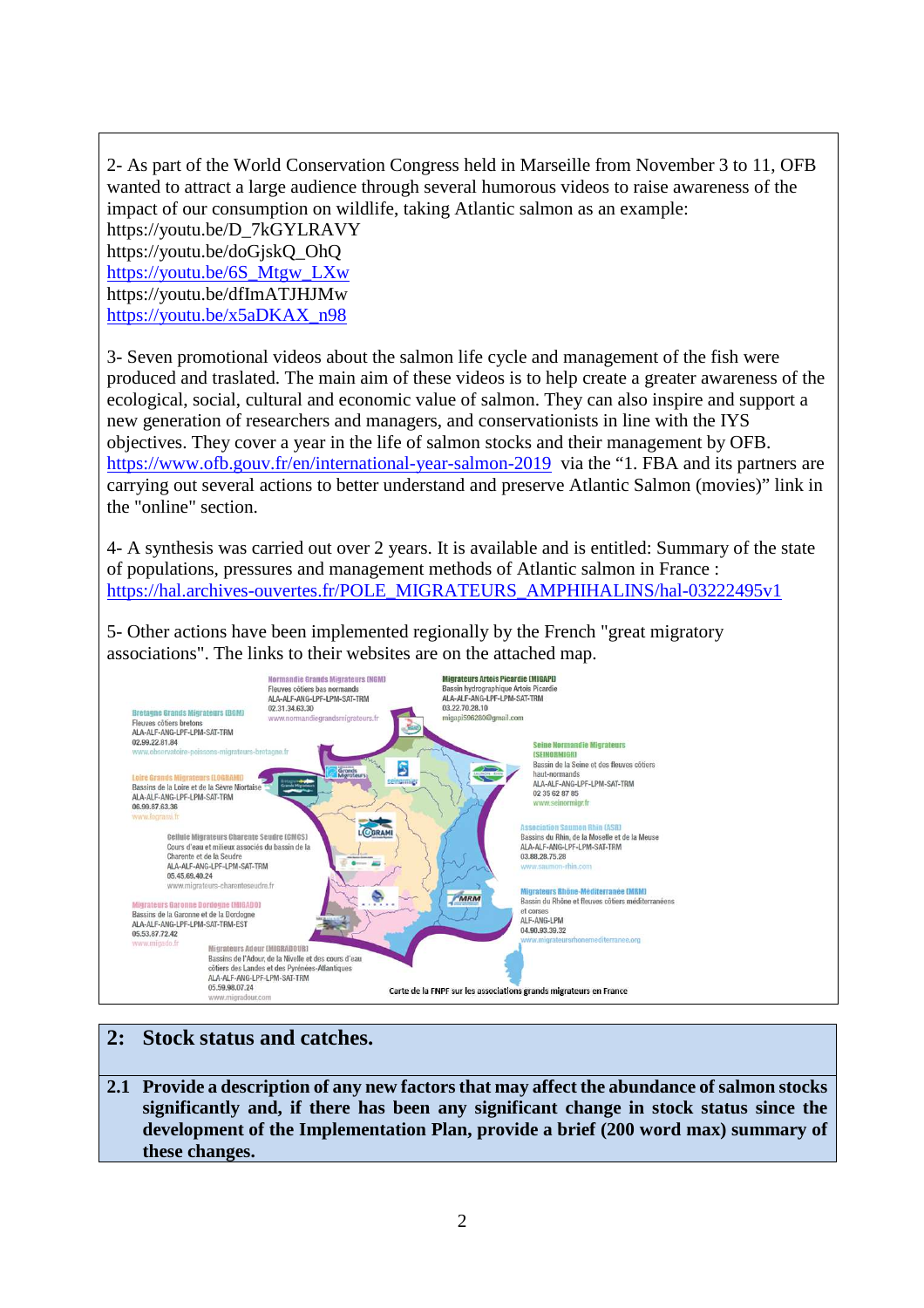| Nothing to report                                   |                                                                                              |       |              |           |              |       |              |       |
|-----------------------------------------------------|----------------------------------------------------------------------------------------------|-------|--------------|-----------|--------------|-------|--------------|-------|
|                                                     | 2.2 Provide the following information on catches: (nominal catch equals reported quantity of |       |              |           |              |       |              |       |
|                                                     | salmon caught and retained in tonnes 'round fresh weight' (i.e. weight of whole, ungutted,   |       |              |           |              |       |              |       |
| unfrozen fish) or 'round fresh weight equivalent'). |                                                                                              |       |              |           |              |       |              |       |
| (a) provisional nominal                             | In-river                                                                                     |       |              | Estuarine | Coastal      |       | Total        |       |
| catch (which may be                                 | 3.47                                                                                         | round | 2.520        | round     | 0.0391       | round | 6.0291       | round |
| subject to revision) for                            | fresh weight                                                                                 |       | fresh weight |           | fresh weight |       | fresh weight |       |
| $2021$ (tonnes)                                     |                                                                                              |       |              |           |              |       |              |       |
| (b) confirmed nominal                               | 3.86                                                                                         |       | 4.085        | round     | 0.1045       |       | 8.0495       |       |
| catch of salmon for                                 | round                                                                                        | fresh | fresh weight |           | round        | fresh | round        | fresh |
| $2020$ (tonnes)                                     | weight                                                                                       |       |              |           | weight       |       | weight       |       |
| (c) estimated                                       | <b>NA</b>                                                                                    |       | <b>NA</b>    |           | <b>NA</b>    |       | <b>NA</b>    |       |
| unreported catch for                                |                                                                                              |       |              |           |              |       |              |       |
| $2021$ (tonnes)                                     |                                                                                              |       |              |           |              |       |              |       |
| (d) number and                                      | 50 out of 963 were caught and released, equivalent to 5.3% of total                          |       |              |           |              |       |              |       |
| percentage of salmon                                | salmon caught in 2021 (data only available for in-river catches).                            |       |              |           |              |       |              |       |
| caught and released in                              |                                                                                              |       |              |           |              |       |              |       |
| recreational fisheries in                           |                                                                                              |       |              |           |              |       |              |       |
| 2021                                                |                                                                                              |       |              |           |              |       |              |       |

# **3: Implementation Plan Actions.**

#### **3.1 Provide an update on progress on actions relating to the Management of Salmon Fisheries** *(section 2.9 of the Implementation Plan).*

*Note: the reports under 'Progress on action to date' should provide a brief overview of each action. For all actions, provide clear and concise quantitative information to demonstrate progress. In circumstances where quantitative information cannot be provided for a particular action because of its nature, a clear rationale must be given for not providing quantitative information and other information should be provided to enable progress with that action to be evaluated. While referring to additional material (e.g. via links to websites) may assist those seeking more detailed information, this will not be evaluated by the Review Group.*

| <b>Action</b> | Description of action        | Under the Marine Strategy Framework Directive (MSFD)             |
|---------------|------------------------------|------------------------------------------------------------------|
| $F1:$         | (as submitted in the $IP$ ): | 2008/56/EC dated 17 June 2008 each Member State should           |
|               |                              | develop a strategy to achieve or maintain Good Environmental     |
|               |                              | Status (GES) in the marine environment. The first cycle          |
|               |                              | covered the period $2012 - 2018$ and the second cycle $(2019 -$  |
|               |                              | 2025) is now in progress. Relevant objectives and indicators are |
|               |                              | set for each cycle and these are revised every 6 years. Reaching |
|               |                              | these objectives and indicators is achieved through monitoring   |
|               |                              | programmes and a suite of measures set out in the strategy       |
|               |                              | papers for maritime zones. One of the environmental objective    |
|               |                              | indicatorsin the second cycle relates to marine catches of       |
|               |                              | diadromous species, including salmon, and is given below.        |
|               |                              |                                                                  |
|               |                              | Implementation of the indicators for the second cycle of the     |
|               |                              | $M$ SFD (2019 – 2025) will enable:                               |
|               |                              | a) an assessment to be carried out on reaching the indicators    |
|               |                              | in the first cycle;                                              |
|               |                              |                                                                  |
|               |                              | new monitoring measures and actions to be established for<br>b)  |
|               |                              | thesecond cycle.                                                 |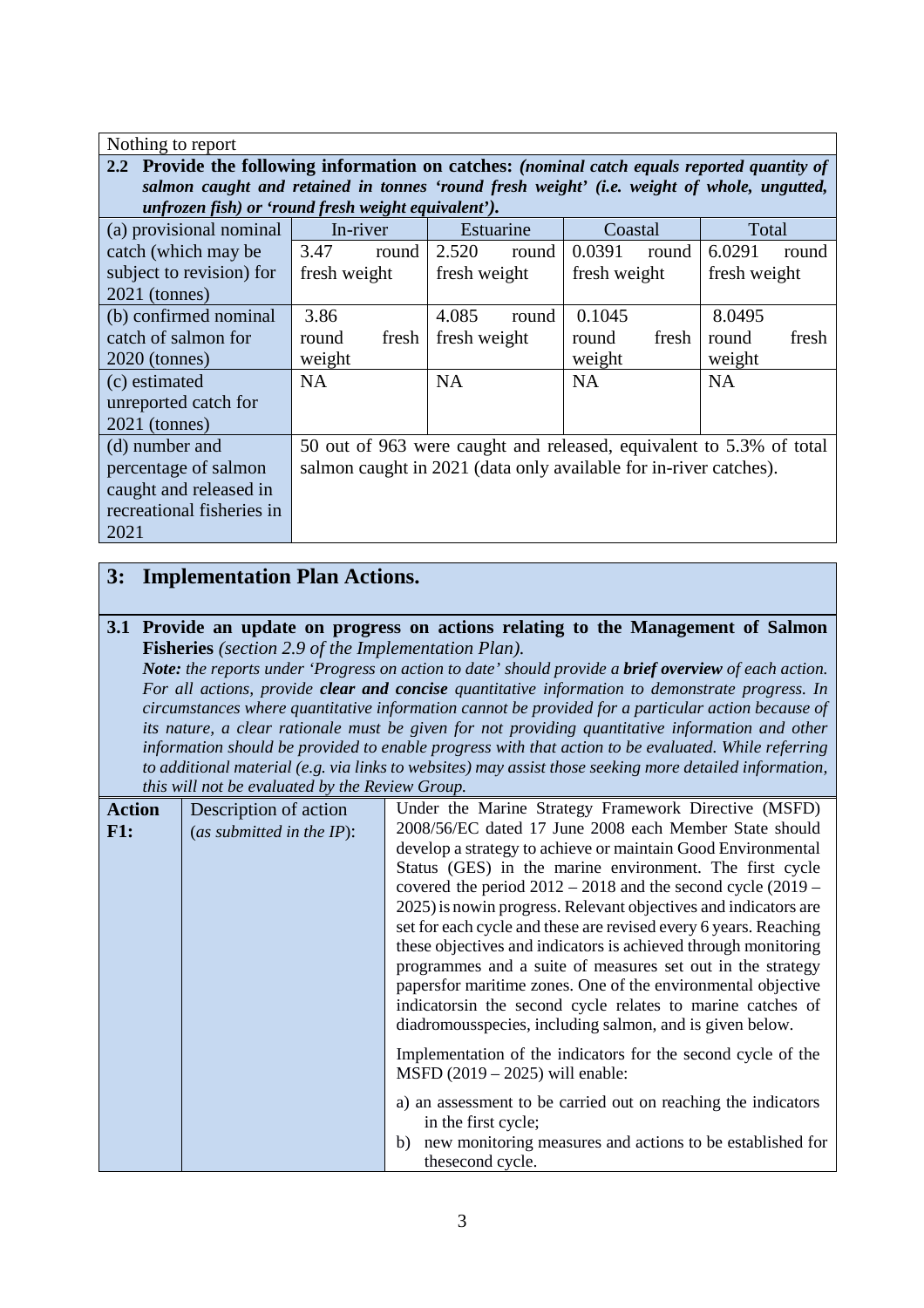|               | (as submitted in the IP):<br>Progress on action to<br>date<br>(Provide a brief overview<br>with a quantitative<br>measure, or other justified<br>evaluation, of progress.<br>Other material (e.g.<br>website links) will not be<br>evaluated): | The bycatch risk analysis methodology has been<br>produced in 2021.<br>This analysis will be implemented according to the<br>following schedule.<br>- 2022 : spatial analysis of risk at biogeographical level<br>by combining species distribution and fishing effort to<br>identify risk areas<br>- 2023-2025: Tests of bycatch reduction measures and                                                                                                                               |
|---------------|------------------------------------------------------------------------------------------------------------------------------------------------------------------------------------------------------------------------------------------------|----------------------------------------------------------------------------------------------------------------------------------------------------------------------------------------------------------------------------------------------------------------------------------------------------------------------------------------------------------------------------------------------------------------------------------------------------------------------------------------|
|               |                                                                                                                                                                                                                                                |                                                                                                                                                                                                                                                                                                                                                                                                                                                                                        |
|               |                                                                                                                                                                                                                                                |                                                                                                                                                                                                                                                                                                                                                                                                                                                                                        |
|               |                                                                                                                                                                                                                                                |                                                                                                                                                                                                                                                                                                                                                                                                                                                                                        |
|               |                                                                                                                                                                                                                                                |                                                                                                                                                                                                                                                                                                                                                                                                                                                                                        |
|               |                                                                                                                                                                                                                                                |                                                                                                                                                                                                                                                                                                                                                                                                                                                                                        |
|               |                                                                                                                                                                                                                                                |                                                                                                                                                                                                                                                                                                                                                                                                                                                                                        |
|               |                                                                                                                                                                                                                                                |                                                                                                                                                                                                                                                                                                                                                                                                                                                                                        |
|               |                                                                                                                                                                                                                                                | additional acquisition of knowledge at the scale of risk                                                                                                                                                                                                                                                                                                                                                                                                                               |
|               |                                                                                                                                                                                                                                                | areas                                                                                                                                                                                                                                                                                                                                                                                                                                                                                  |
|               |                                                                                                                                                                                                                                                | - 2025-2026: conclusion and definition of bycatch                                                                                                                                                                                                                                                                                                                                                                                                                                      |
|               |                                                                                                                                                                                                                                                | reduction measures                                                                                                                                                                                                                                                                                                                                                                                                                                                                     |
|               | Current status of action:                                                                                                                                                                                                                      | Ongoing                                                                                                                                                                                                                                                                                                                                                                                                                                                                                |
|               | If 'Completed', has the                                                                                                                                                                                                                        |                                                                                                                                                                                                                                                                                                                                                                                                                                                                                        |
|               | action achieved its<br>objective?                                                                                                                                                                                                              |                                                                                                                                                                                                                                                                                                                                                                                                                                                                                        |
| <b>Action</b> | Description of action                                                                                                                                                                                                                          | Establish conservation limits for French rivers on which                                                                                                                                                                                                                                                                                                                                                                                                                               |
| F2:           | (as submitted in the IP):                                                                                                                                                                                                                      | fishingoccurs / Create management objectives and assessment                                                                                                                                                                                                                                                                                                                                                                                                                            |
|               |                                                                                                                                                                                                                                                | tools                                                                                                                                                                                                                                                                                                                                                                                                                                                                                  |
|               | <b>Expected outcome</b>                                                                                                                                                                                                                        | Conservation limits or management targets will be established                                                                                                                                                                                                                                                                                                                                                                                                                          |
|               | (as submitted in the $IP$ ):                                                                                                                                                                                                                   |                                                                                                                                                                                                                                                                                                                                                                                                                                                                                        |
|               |                                                                                                                                                                                                                                                |                                                                                                                                                                                                                                                                                                                                                                                                                                                                                        |
|               |                                                                                                                                                                                                                                                |                                                                                                                                                                                                                                                                                                                                                                                                                                                                                        |
|               |                                                                                                                                                                                                                                                |                                                                                                                                                                                                                                                                                                                                                                                                                                                                                        |
|               |                                                                                                                                                                                                                                                |                                                                                                                                                                                                                                                                                                                                                                                                                                                                                        |
|               | evaluation, of progress.                                                                                                                                                                                                                       |                                                                                                                                                                                                                                                                                                                                                                                                                                                                                        |
|               |                                                                                                                                                                                                                                                | should aim in the coming years.                                                                                                                                                                                                                                                                                                                                                                                                                                                        |
|               |                                                                                                                                                                                                                                                | Regarding the work on RENOSAUM, it is summarized                                                                                                                                                                                                                                                                                                                                                                                                                                       |
|               |                                                                                                                                                                                                                                                | on the BGM page:                                                                                                                                                                                                                                                                                                                                                                                                                                                                       |
|               |                                                                                                                                                                                                                                                | https://www.observatoire-poissons-migrateurs-                                                                                                                                                                                                                                                                                                                                                                                                                                          |
|               |                                                                                                                                                                                                                                                |                                                                                                                                                                                                                                                                                                                                                                                                                                                                                        |
|               |                                                                                                                                                                                                                                                |                                                                                                                                                                                                                                                                                                                                                                                                                                                                                        |
|               |                                                                                                                                                                                                                                                |                                                                                                                                                                                                                                                                                                                                                                                                                                                                                        |
|               |                                                                                                                                                                                                                                                |                                                                                                                                                                                                                                                                                                                                                                                                                                                                                        |
|               |                                                                                                                                                                                                                                                | the-definition-of-conservation-limits.                                                                                                                                                                                                                                                                                                                                                                                                                                                 |
|               |                                                                                                                                                                                                                                                | The new fishing management scenarios resulting from                                                                                                                                                                                                                                                                                                                                                                                                                                    |
|               |                                                                                                                                                                                                                                                | this work will be presented to the freshwater recreational<br>fishing authorities in mid-March, for validation and a new                                                                                                                                                                                                                                                                                                                                                               |
|               |                                                                                                                                                                                                                                                | decree by the end of 2022.                                                                                                                                                                                                                                                                                                                                                                                                                                                             |
|               |                                                                                                                                                                                                                                                |                                                                                                                                                                                                                                                                                                                                                                                                                                                                                        |
|               |                                                                                                                                                                                                                                                | Adour: in 2019, the Adour basin and coastal rivers                                                                                                                                                                                                                                                                                                                                                                                                                                     |
|               |                                                                                                                                                                                                                                                | Cogepomi the initiated the construction of a tool to help                                                                                                                                                                                                                                                                                                                                                                                                                              |
|               |                                                                                                                                                                                                                                                | salmon management including the estimation of a                                                                                                                                                                                                                                                                                                                                                                                                                                        |
|               |                                                                                                                                                                                                                                                | conservation limit. The first conservation limit value was<br>presented to the committee in 2020. It is established on a                                                                                                                                                                                                                                                                                                                                                               |
|               | Progress on action to<br>date<br>(Provide a brief overview<br>with a quantitative<br>measure, or other justified<br>Other material (e.g.<br>website links) will not be<br>evaluated):                                                          | Brittany: the definition of conservation for all<br>watercourses is "the quantity of eggs which makes it<br>possible to control a 25% risk of producing less than 50%<br>of the carrying capacity."<br>For the Léguer and the Elorn, a more ambitious<br>management objective was requested, towards which we<br>bretagne.fr/connaitre-le-saumon-atlantique/etat-des-<br>populations-de-saumon-atlantique/vers-une-nouvelle-<br>gestion-de-la-peche- on-breton-watercourses-1st-stage- |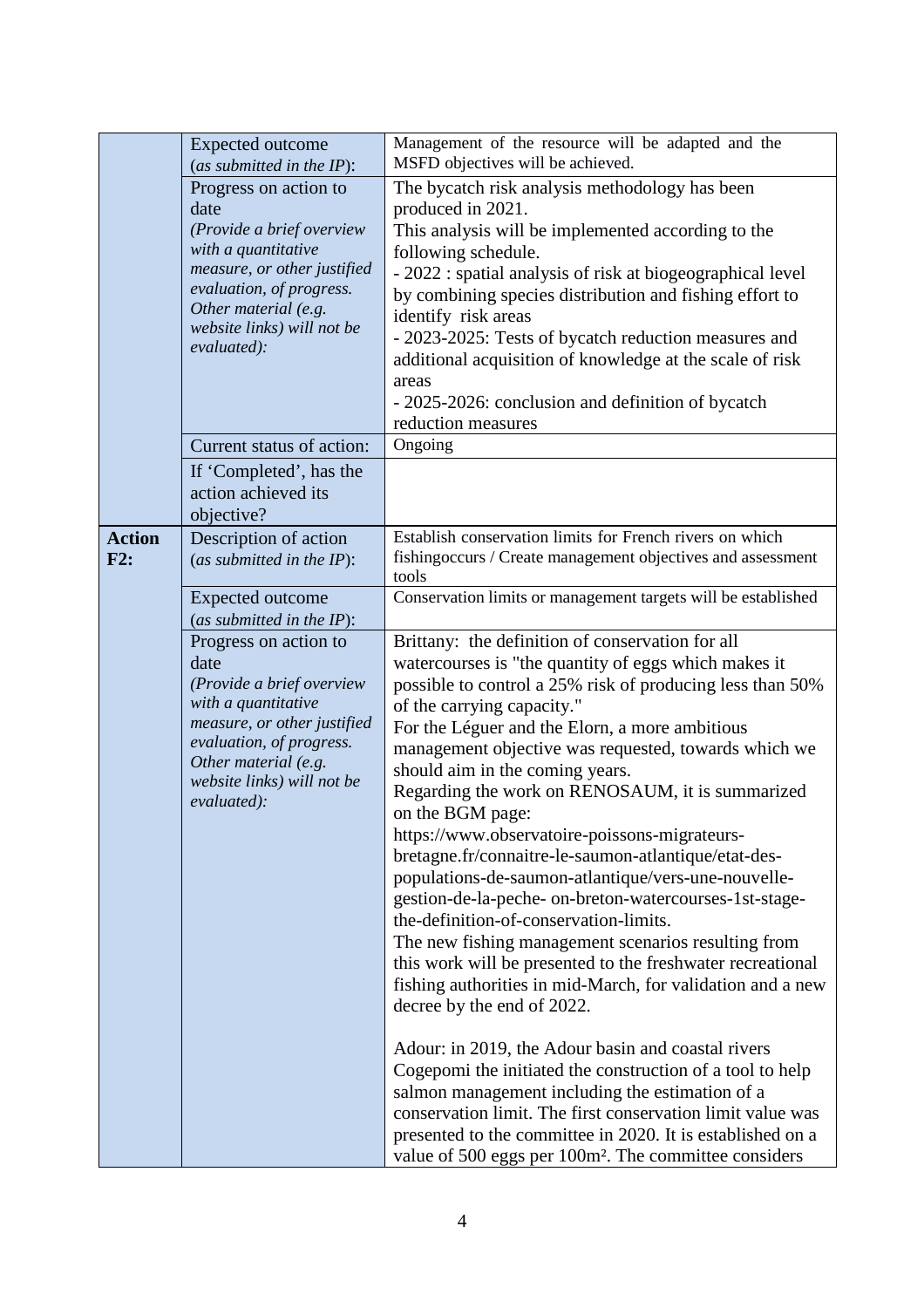|               |                                                                                                                                                                                                                   | that the Oloron-Saison part of the Adour stock is above<br>the conservation limit. This value was adopted in<br>December 2021 for the period 2022-2027 for the Adour<br>basin. In addition to the conservation limit, the new<br>management objectives for 2027 are based on a target<br>above the conservation limit reducing the risk of low<br>recruitment. This target, which will be monitored and<br>assessed annually, takes into account forecasts for the<br>restoration of access to spawning and rearing habitats.                                                                                                                                   |
|---------------|-------------------------------------------------------------------------------------------------------------------------------------------------------------------------------------------------------------------|-----------------------------------------------------------------------------------------------------------------------------------------------------------------------------------------------------------------------------------------------------------------------------------------------------------------------------------------------------------------------------------------------------------------------------------------------------------------------------------------------------------------------------------------------------------------------------------------------------------------------------------------------------------------|
|               |                                                                                                                                                                                                                   | Seine-Normandie et Artois-Picardie: Studies are carrying<br>out with a view to establish management of recreational<br>salmon fishing based on conservation rather than<br>exploitation, on the model of the RENOSAUM project in<br>Brittany. It is included on the action 3B1: "Introduce<br>management of salmon fisheries based on conservation<br>rather than exploitation" of the Seine-Normandie<br>PLAGEPOMI 2022-2027 and on the action C5: "<br>Establish a methodology to assess stocks<br>and set salmon conservation limits on basin rivers" of the<br>Artois-Picardie PLAGEPOMI 2022-2027.<br>The salmon stocks in the Garonne and Dordogne, Loire |
|               |                                                                                                                                                                                                                   | and Rhin-Meuse waterbasins are not subject to fishing<br>activity and are not concerned by this action.                                                                                                                                                                                                                                                                                                                                                                                                                                                                                                                                                         |
|               | Current status of action:                                                                                                                                                                                         | Ongoing                                                                                                                                                                                                                                                                                                                                                                                                                                                                                                                                                                                                                                                         |
|               | If 'Completed', has the<br>action achieved its<br>objective?                                                                                                                                                      |                                                                                                                                                                                                                                                                                                                                                                                                                                                                                                                                                                                                                                                                 |
| <b>Action</b> | Description of action                                                                                                                                                                                             | Determine the origin of salmon caught in estuaries and                                                                                                                                                                                                                                                                                                                                                                                                                                                                                                                                                                                                          |
| F4:           | (as submitted in the $IP$ ):<br><b>Expected outcome</b><br>(as submitted in the IP):                                                                                                                              | riversthrough scientific studies<br>Improved knowledge of stock exploitation                                                                                                                                                                                                                                                                                                                                                                                                                                                                                                                                                                                    |
|               | Progress on action to<br>date<br>(Provide a brief overview<br>with a quantitative<br>measure, or other justified<br>evaluation, of progress.<br>Other material (e.g.<br>website links) will not be<br>evaluated): | A study on the evaluation of the ability of the shape of<br>Atlantic salmon otoliths to discriminate the origin of fish<br>at different spatial scales from the Bidasoa to the Rhine<br>was carried out.                                                                                                                                                                                                                                                                                                                                                                                                                                                        |
|               | Current status of action:                                                                                                                                                                                         | Completed                                                                                                                                                                                                                                                                                                                                                                                                                                                                                                                                                                                                                                                       |
|               | If 'Completed', has the<br>action achieved its<br>objective?                                                                                                                                                      | You can find the report here https://www.ofb.gouv.fr/la-<br>preservation-des-especes-migratrices-amphihalines                                                                                                                                                                                                                                                                                                                                                                                                                                                                                                                                                   |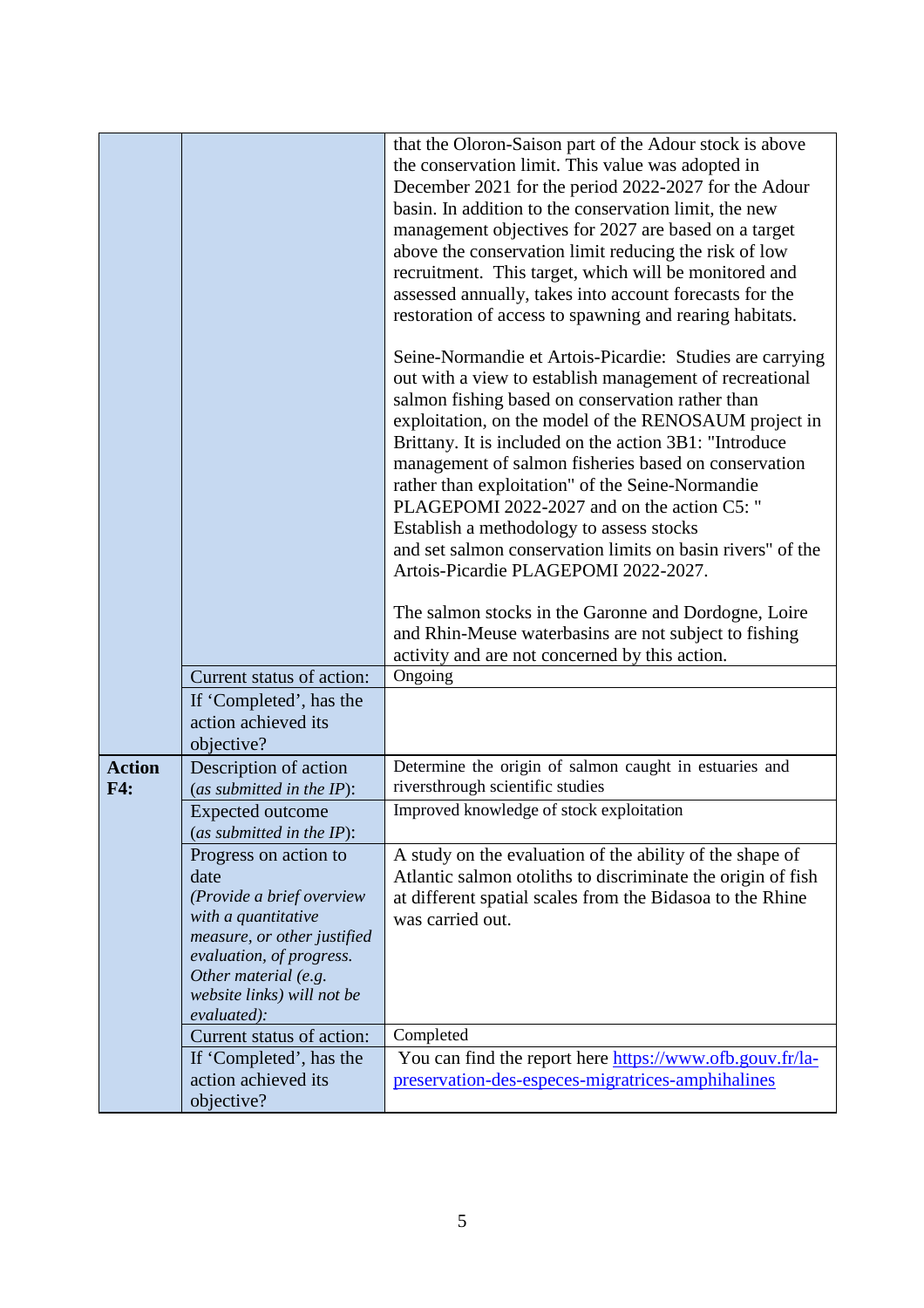### **3.2 Provide an update on progress on actions relating to Habitat Protection and Restoration**  *(section 3.5 of the Implementation Plan).*

*Note: the reports under 'Progress on action to date' should provide a brief overview of each action. For all actions, provide clear and concise quantitative information to demonstrate progress. In circumstances where quantitative information cannot be provided for a particular action because of its nature, a clear rationale must be given for not providing quantitative information and other information should be provided to enable progress with that action to be evaluated. While referring to additional material (e.g. via links to websites) may assist those seeking more detailed information, this will not be evaluated by the Review Group.*

|                      | crannica by me nerien Stomp.                                                                                                                                                                        |                                                                                                                                                                               |
|----------------------|-----------------------------------------------------------------------------------------------------------------------------------------------------------------------------------------------------|-------------------------------------------------------------------------------------------------------------------------------------------------------------------------------|
| <b>Action</b><br>H1: | Description<br>of action<br>(as submitted<br>in the $IP$ :                                                                                                                                          | Improve upstream and downstream movement by reducing the impacts of<br>obstacles on the main watercourses populated bysalmon (removing, levelling or<br>modifying obstacles). |
|                      | Expected<br>outcome<br>(as submitted<br>in the $IP$ :                                                                                                                                               | Assessment of the improvements made to upstream and downstream movement<br>of salmon in the main watercourses.                                                                |
|                      | Progress on<br>action to<br>date                                                                                                                                                                    | The monitoring of the obstacles identified in the French salmon rivers list<br>provided in 2021 has been done and the list updated.                                           |
|                      | (Provide a)<br>brief overview<br>with a<br>quantitative<br>measure, or<br>other justified<br>evaluation, of<br>progress.<br>Other<br>material (e.g.<br>website links)<br>will not be<br>evaluated): | Colonized rivers<br>Flow obstacles<br>(in feb 2022)<br>100<br>200 km<br>0<br><b>OFB INRAC</b><br>l'institut Agro<br><b>EL Avessne</b>                                         |
|                      |                                                                                                                                                                                                     | Improvement work is in progress.                                                                                                                                              |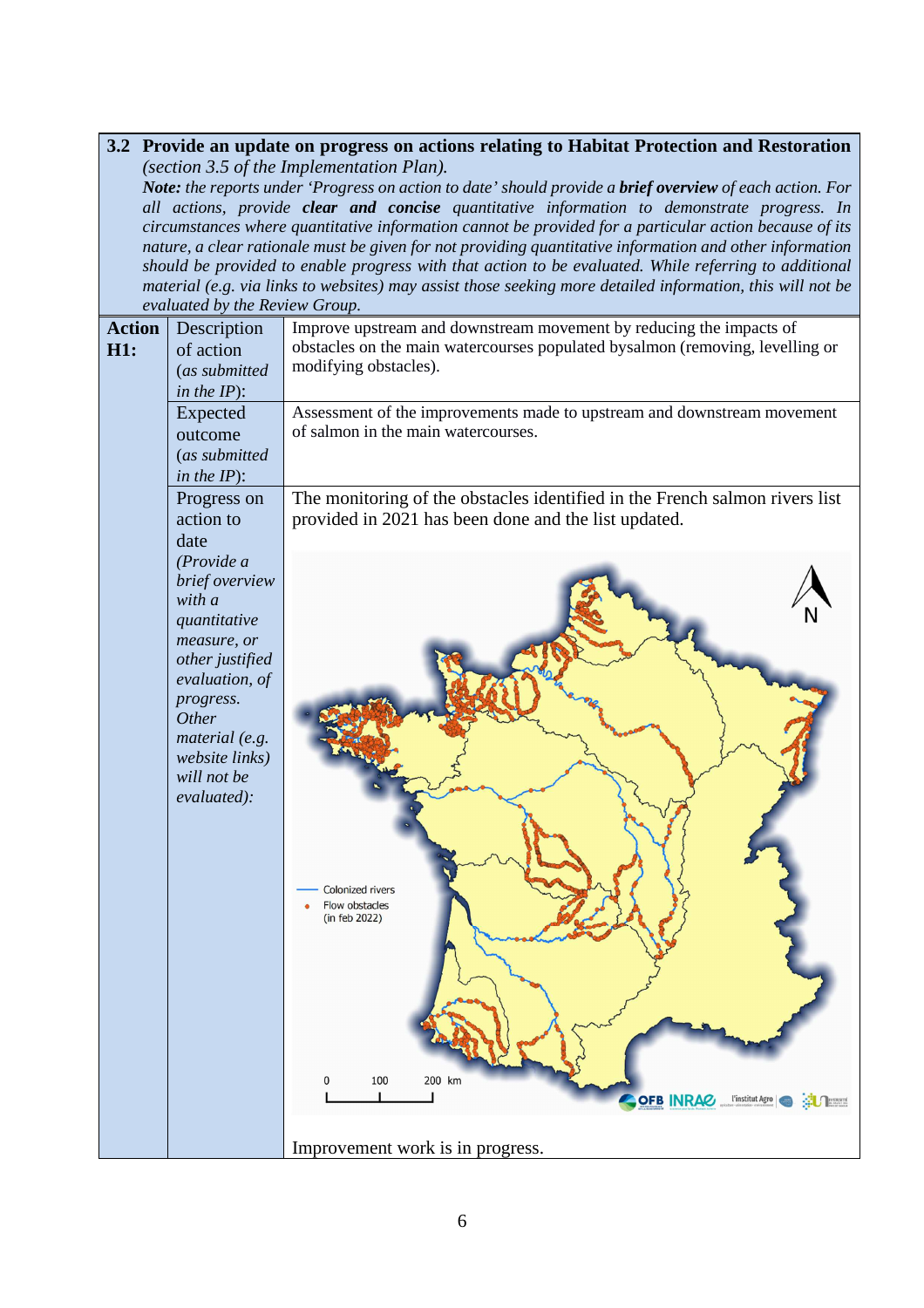|               |                                | See the attached Excel file called H1 SAT 2021                                                |
|---------------|--------------------------------|-----------------------------------------------------------------------------------------------|
|               | Current                        | Ongoing                                                                                       |
|               | status of                      |                                                                                               |
|               | action:                        |                                                                                               |
|               | If                             |                                                                                               |
|               | 'Completed',                   |                                                                                               |
|               | has the                        |                                                                                               |
|               | action                         |                                                                                               |
|               | achieved its                   |                                                                                               |
|               | objective?                     |                                                                                               |
| <b>Action</b> | Description                    | Identify strategic salmon spawning and nursery habitats and match these with                  |
| H2:           | of action                      | appropriate regulatory instruments for theirprotection.                                       |
|               | (as submitted                  |                                                                                               |
|               | in the $IP$ ):                 |                                                                                               |
|               | Expected                       | Creation of a map of regulatory protection instruments; if possiblethis will be               |
|               | outcome                        | superimposed on a map of strategic habitats for salmon.                                       |
|               | (as submitted                  |                                                                                               |
|               | in the $IP$ :                  |                                                                                               |
|               | Progress on                    | This year, we worked on the articulation between salmon rivers, natura                        |
|               | action to                      | 2000 sites, and identified salmon spawning grounds. This is in addition to                    |
|               | date                           | the work carried out last year with the biotope protection decrees                            |
|               | (Provide a                     |                                                                                               |
|               | brief overview                 |                                                                                               |
|               | with a                         |                                                                                               |
|               | quantitative                   |                                                                                               |
|               | measure, or<br>other justified |                                                                                               |
|               | evaluation, of                 |                                                                                               |
|               | progress.                      |                                                                                               |
|               | Other                          |                                                                                               |
|               | material (e.g.                 |                                                                                               |
|               | website links)                 |                                                                                               |
|               | will not be                    |                                                                                               |
|               | evaluated):                    |                                                                                               |
|               |                                | Areas under Biotop<br><b>Protection Decree</b>                                                |
|               |                                | Natura 2000 sites<br>related to salmon                                                        |
|               |                                | Identified big salmonids<br>spawning grounds                                                  |
|               |                                | NASCO rivers                                                                                  |
|               |                                |                                                                                               |
|               |                                |                                                                                               |
|               |                                |                                                                                               |
|               |                                |                                                                                               |
|               |                                | <b>S.</b> INRAZ <b><i>Tinstitut Agro</i></b>                                                  |
|               |                                | big salmonids » refers to salmon (Salmo salar) and sea trout (Salmo                           |
|               |                                | trutta), because distinction between spawning grounds of these two species<br>is not possible |
|               | Current                        | Ongoing                                                                                       |
|               | status of                      |                                                                                               |
|               |                                |                                                                                               |
|               | action:                        |                                                                                               |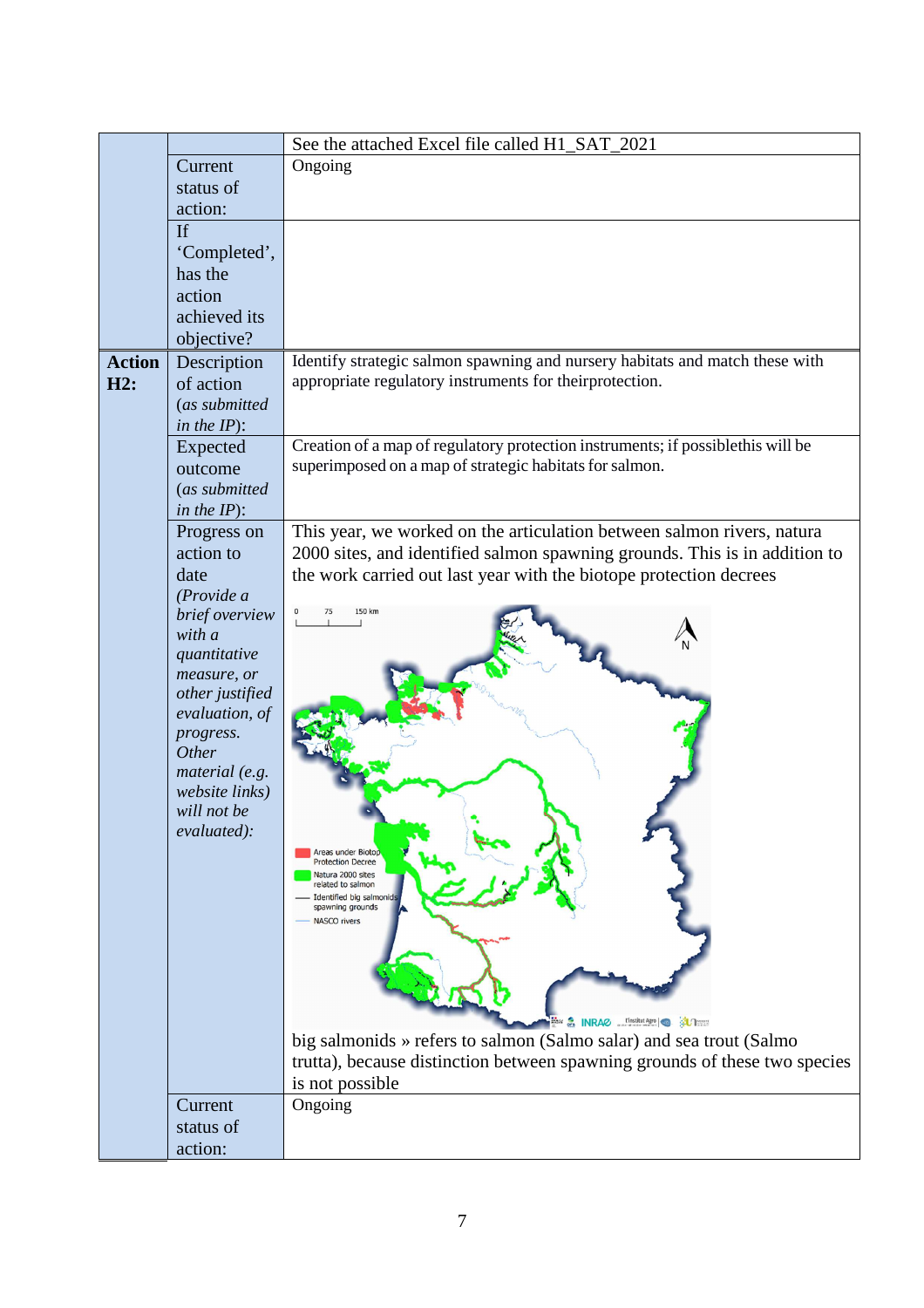|               | If              |                                                                                         |
|---------------|-----------------|-----------------------------------------------------------------------------------------|
|               | 'Completed',    |                                                                                         |
|               | has the         |                                                                                         |
|               | action          |                                                                                         |
|               | achieved its    |                                                                                         |
|               |                 |                                                                                         |
|               | objective?      |                                                                                         |
| <b>Action</b> | Description     | Improving the function of 'weakened' habitats:                                          |
| H3:           | of action       |                                                                                         |
|               | (as submitted   | a) Improve sedimentary conditions in some strategic areas for salmon,                   |
|               | in the $IP$ :   | especially below some large dams                                                        |
|               |                 | Improve flow management below some large dams for the various stages<br>b)              |
|               |                 | of the salmon's life cycle (e.g. migration, spawning, growth)                           |
|               |                 | ensure appropriate flow levels on certain routes, or strategicstretches, for<br>c)      |
|               |                 | salmon (particularly on side channels)                                                  |
|               | Expected        | identification of the relevant areas in France and<br>a)                                |
|               | outcome         | implementation of actions (dam management, mechanical sedimentary                       |
|               | (as submitted   | transport) which will improve the survival rates of eggs and juveniles                  |
|               |                 | identification of the relevant areas across France, definition and<br>b)                |
|               | in the $IP$ :   | implementation of adapted management methods (minimum and maximum                       |
|               |                 | flow levels, water level variation gradients etc.)                                      |
|               |                 |                                                                                         |
|               |                 | identification of the relevant routes or stretches (side channels) across France,<br>c) |
|               |                 | definition and implementation of appropriate flowlevels for salmon to live,             |
|               |                 | spawn and move around the river                                                         |
|               | Progress on     | Although initiated in a few COGEPOMIs, the actions identified in the IP                 |
|               | action to       | will be taken into account in future plagepomis and these actions can                   |
|               | date            | really begin in 2022 in order to have a strong identification of territories            |
|               | (Provide a      | with salmon related issues for the end of the plan.                                     |
|               | brief overview  |                                                                                         |
|               | with a          |                                                                                         |
|               | quantitative    |                                                                                         |
|               |                 |                                                                                         |
|               | measure, or     |                                                                                         |
|               | other justified |                                                                                         |
|               | evaluation, of  |                                                                                         |
|               | progress.       |                                                                                         |
|               | <i>Other</i>    |                                                                                         |
|               | material (e.g.  |                                                                                         |
|               | website links)  |                                                                                         |
|               | will not be     |                                                                                         |
|               | evaluated):     |                                                                                         |
|               | Current         | Not started                                                                             |
|               | status of       |                                                                                         |
|               | action:         |                                                                                         |
|               | <b>If</b>       |                                                                                         |
|               |                 |                                                                                         |
|               | 'Completed',    |                                                                                         |
|               | has the         |                                                                                         |
|               | action          |                                                                                         |
|               | achieved its    |                                                                                         |
|               | objective?      |                                                                                         |
|               |                 | Co-ordinate planning tools, linking actions related to salmon tothe various             |
| <b>Action</b> | Description     |                                                                                         |
| H4:           | of action       | existing planning and management documents.                                             |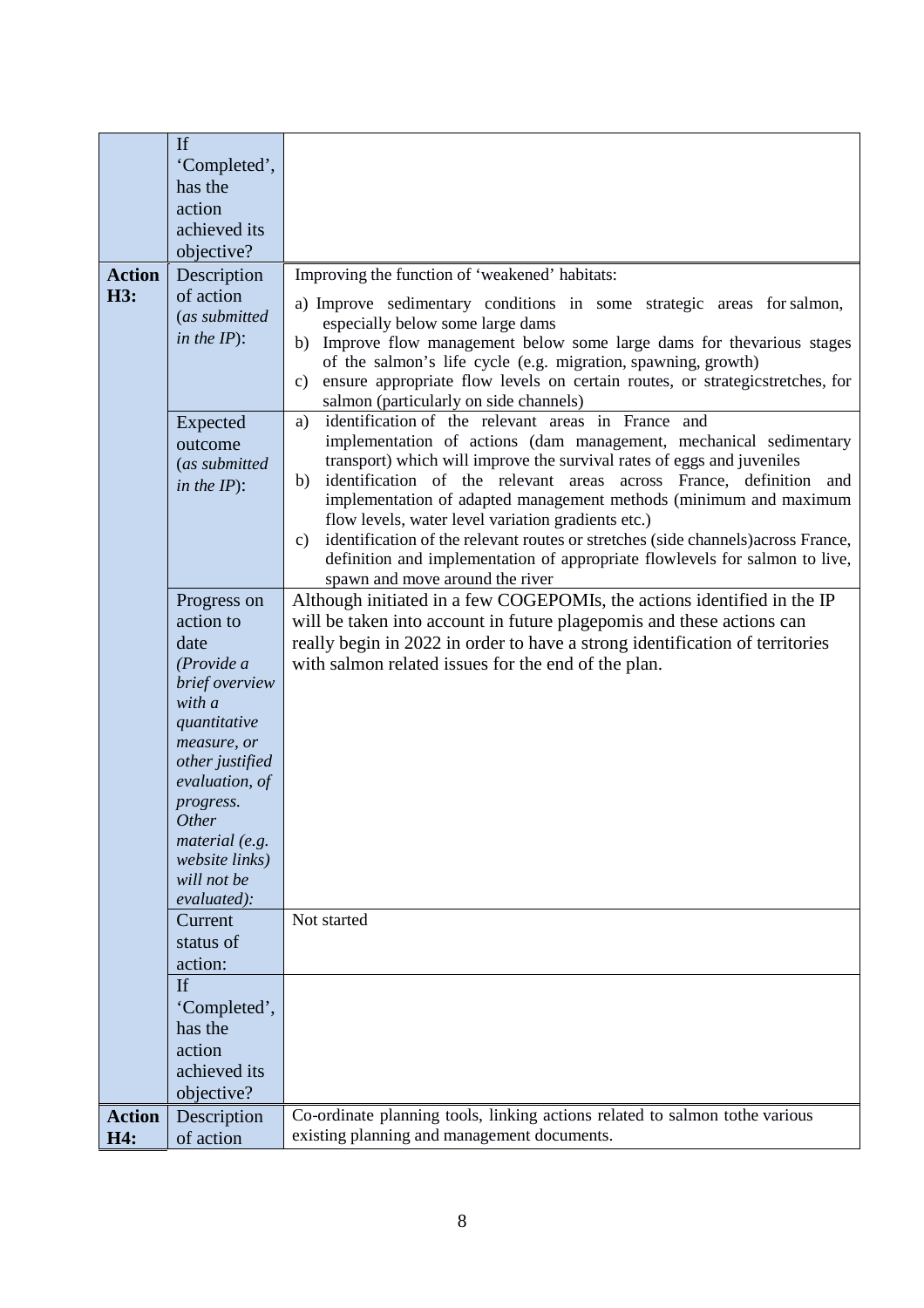|                         | (as submitted<br>in the $IP$ :                                                                                                                                                                              |                                                                                                                                                                                                                                                                                                                                                                                                                                                                                                                                                                                                                                                                                                                                                                                                                                                                                                                                                                                                                                                                                                                                                                                                                                                                                                                                                                                                                                                                                                                                                                                                                                                                                                    |
|-------------------------|-------------------------------------------------------------------------------------------------------------------------------------------------------------------------------------------------------------|----------------------------------------------------------------------------------------------------------------------------------------------------------------------------------------------------------------------------------------------------------------------------------------------------------------------------------------------------------------------------------------------------------------------------------------------------------------------------------------------------------------------------------------------------------------------------------------------------------------------------------------------------------------------------------------------------------------------------------------------------------------------------------------------------------------------------------------------------------------------------------------------------------------------------------------------------------------------------------------------------------------------------------------------------------------------------------------------------------------------------------------------------------------------------------------------------------------------------------------------------------------------------------------------------------------------------------------------------------------------------------------------------------------------------------------------------------------------------------------------------------------------------------------------------------------------------------------------------------------------------------------------------------------------------------------------------|
|                         | Expected<br>outcome<br>(as submitted<br>in the $IP$ :                                                                                                                                                       | Salmon issues should be taken into account in developing these documents.                                                                                                                                                                                                                                                                                                                                                                                                                                                                                                                                                                                                                                                                                                                                                                                                                                                                                                                                                                                                                                                                                                                                                                                                                                                                                                                                                                                                                                                                                                                                                                                                                          |
| date<br>with a<br>Other | Progress on<br>action to<br>(Provide a<br>brief overview<br>quantitative<br>measure, or<br>other justified<br>evaluation, of<br>progress.<br>material (e.g.<br>website links)<br>will not be<br>evaluated): | The development of National Action Plan for migratory fish is done.<br>The species considered are migratory fish and macrocrustaceans present in<br>France metropolitan area and in french overseas departments and regions.<br>Some of these species are already subject to management systems, on an<br>international, national, or watershield scale. Not all benefiting from the<br>same protection status, the plan philosophy is to adopt a multi-species<br>approach, with salmon as a flag species.<br>The plan gives an overview of the state and management practices for all<br>of these species and completes the existing management systems by<br>supporting through a National level operational actions. These actions,<br>activating the link between biodiversity, freshwater and marine<br>environments, will aim for results concrete and achievable within fixed<br>deadlines with responsible and means identified.<br>The writing of the plan is the result of consultation with stakeholders,<br>including users and administrations concerned. This plan will feed the new<br>national biodiversity strategy. OFB, with the technical support of INRAE,<br>ensured the coordination of the development of the plan under the<br>authority of the French Ministry in charge of ecology and the French<br>ministry in charge of agriculture and food.<br>A webpage dedicated to NAP has been set up. You can find all the steps<br>relating to the development of the NAP from the meetings to discuss the<br>construction of this plan (Sept. 20) until its validation by the steering<br>committee (Dec. 2021) (PPT, PDF) :<br>https://professionnels.ofb.fr/fr/node/1240 |
| action:                 | Current<br>status of                                                                                                                                                                                        | Completed                                                                                                                                                                                                                                                                                                                                                                                                                                                                                                                                                                                                                                                                                                                                                                                                                                                                                                                                                                                                                                                                                                                                                                                                                                                                                                                                                                                                                                                                                                                                                                                                                                                                                          |
| If<br>has the<br>action | 'Completed',<br>achieved its<br>objective?                                                                                                                                                                  | if the development of the Plan is validated, and thus the proposed action<br>completed, it now remains to implement the actions identified in the plan                                                                                                                                                                                                                                                                                                                                                                                                                                                                                                                                                                                                                                                                                                                                                                                                                                                                                                                                                                                                                                                                                                                                                                                                                                                                                                                                                                                                                                                                                                                                             |

**3.3 Provide an update on progress on actions relating to Aquaculture, Introductions and Transfers and Transgenics** *(section 4.11 of the Implementation Plan). Note: the reports under 'Progress on action to date' should provide a brief overview of each action. For all actions, provide clear and concise quantitative information to demonstrate progress. In circumstances where quantitative information cannot be provided for a particular action because of its nature, a clear rationale must be given for not providing quantitative information and other information should be provided to enable progress with that action to be evaluated. While referring to additional material (e.g. via links to websites) may assist those seeking more detailed information, this will not be evaluated by the Review Group.*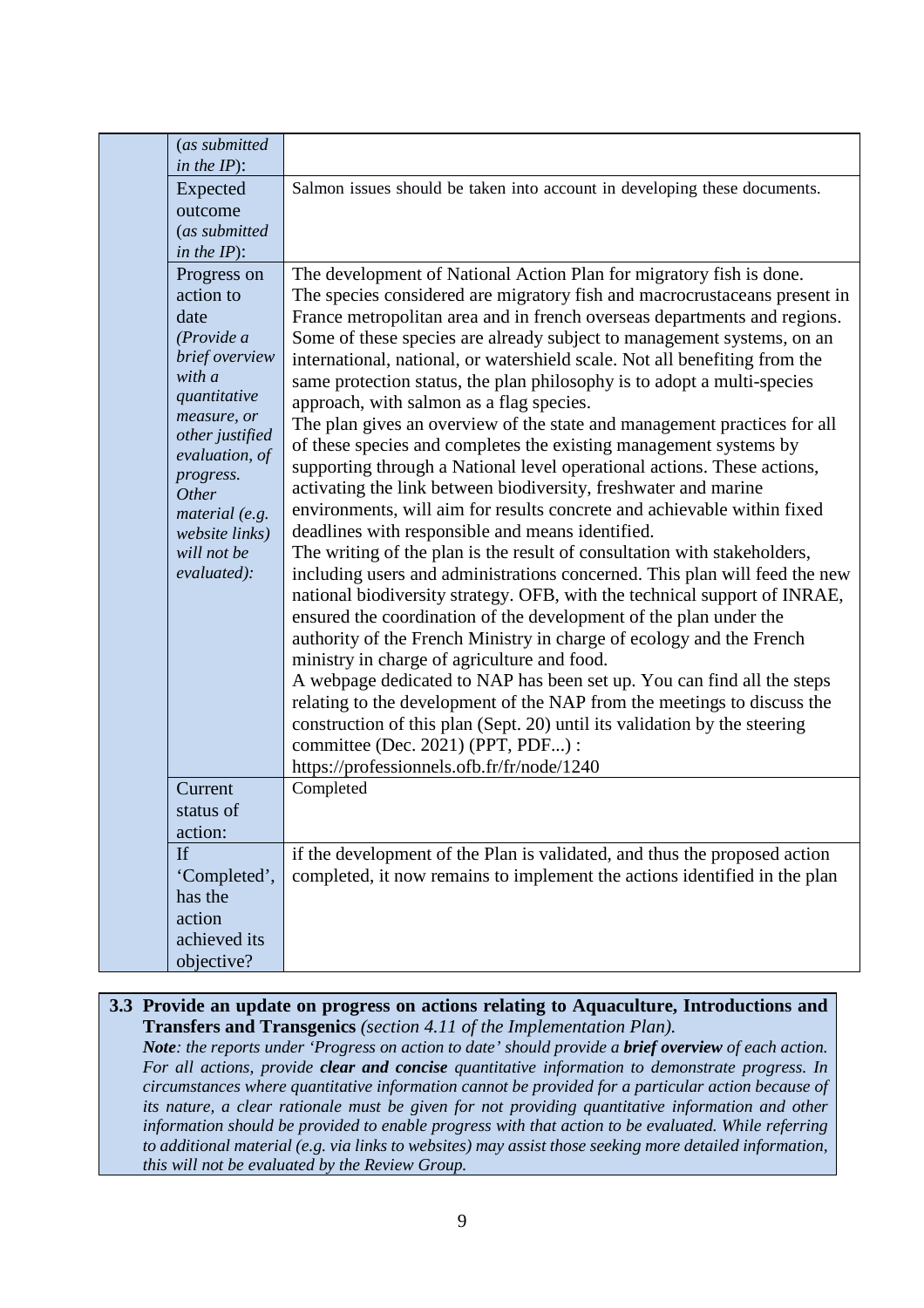| <b>Action</b> |                                                                                                                                                                                                                   | Assessment of stocking practices (genetic, the impact of the                                                                                                                                                                                                        |
|---------------|-------------------------------------------------------------------------------------------------------------------------------------------------------------------------------------------------------------------|---------------------------------------------------------------------------------------------------------------------------------------------------------------------------------------------------------------------------------------------------------------------|
| A1:           | Description of action<br>(as submitted in the $IP$ ):                                                                                                                                                             | life stage at which stocking occurs etc.) in the various river<br>basins in France.                                                                                                                                                                                 |
|               | Expected outcome<br>(as submitted in the $IP$ ):                                                                                                                                                                  | Compilation of a national overview, with proposed<br>management measures.                                                                                                                                                                                           |
|               | Progress on action to<br>date<br>(Provide a brief overview<br>with a quantitative<br>measure, or other justified<br>evaluation, of progress.<br>Other material (e.g.<br>website links) will not be<br>evaluated): | Rather than a short-term recruitment as planned, a service<br>provider will be chosen to respond to this problem as well<br>as to the actions RO1-1 and RO1-2 of the NAP. This<br>service provider will be chosen according to<br>specifications at the end of 2022 |
|               | Current status of action:                                                                                                                                                                                         | Not started                                                                                                                                                                                                                                                         |
|               | If 'Completed', has the<br>action achieved its<br>objective?                                                                                                                                                      |                                                                                                                                                                                                                                                                     |
| <b>Action</b> | Description of action                                                                                                                                                                                             | Implementing reporting specifically on sea lice.                                                                                                                                                                                                                    |
| A2:           | (as submitted in the $IP$ ):                                                                                                                                                                                      |                                                                                                                                                                                                                                                                     |
|               | <b>Expected outcome</b><br>(as submitted in the $IP$ ):                                                                                                                                                           | Close monitoring for the presence / absence of sea lice in<br>commercial salmon farms in France.                                                                                                                                                                    |
|               | Progress on action to<br>date<br>(Provide a brief overview<br>with a quantitative<br>measure, or other justified<br>evaluation, of progress.<br>Other material (e.g.<br>website links) will not be<br>evaluated): | No infestation of sealice has been reported to the local<br>and national states services in the commercial salmon<br>farms during 2021                                                                                                                              |
|               | Current status of action:                                                                                                                                                                                         | Ongoing                                                                                                                                                                                                                                                             |
|               | If 'Completed', has the<br>action achieved its<br>objective?                                                                                                                                                      |                                                                                                                                                                                                                                                                     |